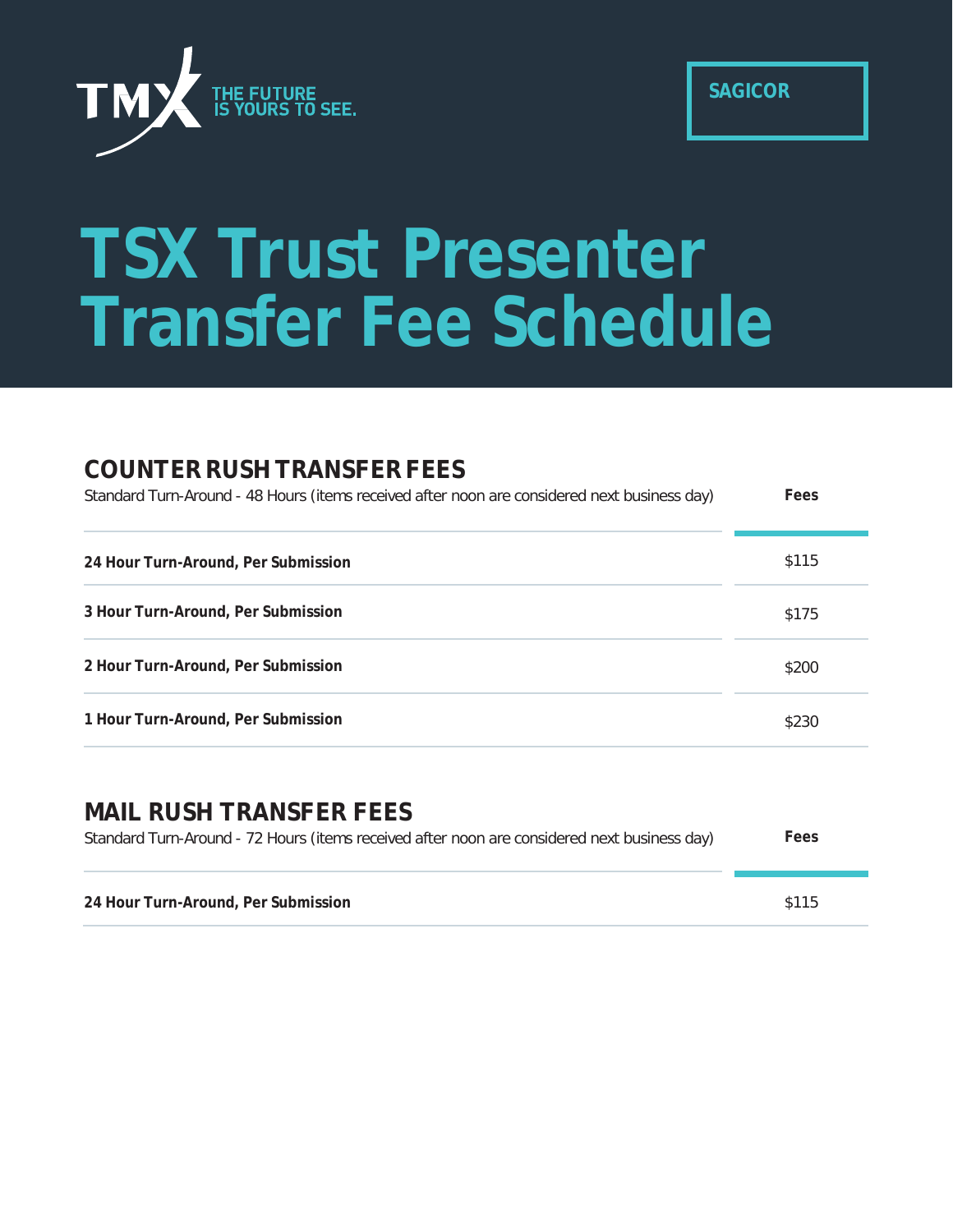#### **NON-STANDARD TRANSFER FEES\* Fees**

| Cease Trade Transfer, Per Affidavit                                                                                                                 | \$115 |
|-----------------------------------------------------------------------------------------------------------------------------------------------------|-------|
| Cross-Border Transfer (Movement Of Shares To Or From Foreign Registers), Per<br>Submission (excludes Depository Fees to withdraw or deposit shares) | \$230 |
| Cash For Service Transfer, Per Submission                                                                                                           | \$90  |
| Issued In Error Transfer, Per Submission                                                                                                            | \$60  |
| DTCC DWAC handling                                                                                                                                  | \$60  |

\* These transfer types assume a standard turn-around and may be available in shorter turn-around times as noted above.

**Note 1:** All transfers noted above are subject to applicable Legal Transaction Fees, Special Handling Fees and Reject Fees.

**Note 2:** A surcharge of \$30.00 for each additional debit or credit/position after the 6th debit or credit/position will be applied on all transfers noted above.

# **LEGAL TRANSACTION FEES<sup>\*\*</sup>** Fees

| Transfers Outside Paperless Legal Program And Have Supporting Documentation Attached<br>(E.g. Estate, Trusts, Corporate Resolutions), Per Submission | \$115 |
|------------------------------------------------------------------------------------------------------------------------------------------------------|-------|
| Non-Probated Estate Transfer, Per Submission                                                                                                         | \$175 |
| Legend To Legend Transfer, Per Submission                                                                                                            | \$40  |
| Legend Removal Transfer, Per Submission                                                                                                              | \$140 |
| Affixing Of Legend, Per Certificate or DRS                                                                                                           | \$17  |
| Placement Or Removal Of Stop Transfer Notation, Per Certificate or DRS                                                                               | \$12  |
| Replacement Of Lost Certificate (Excludes Cost Of Bond), Per Submission                                                                              | \$115 |
|                                                                                                                                                      |       |

\*\* Above transactions require supporting documentation to confirm their validity.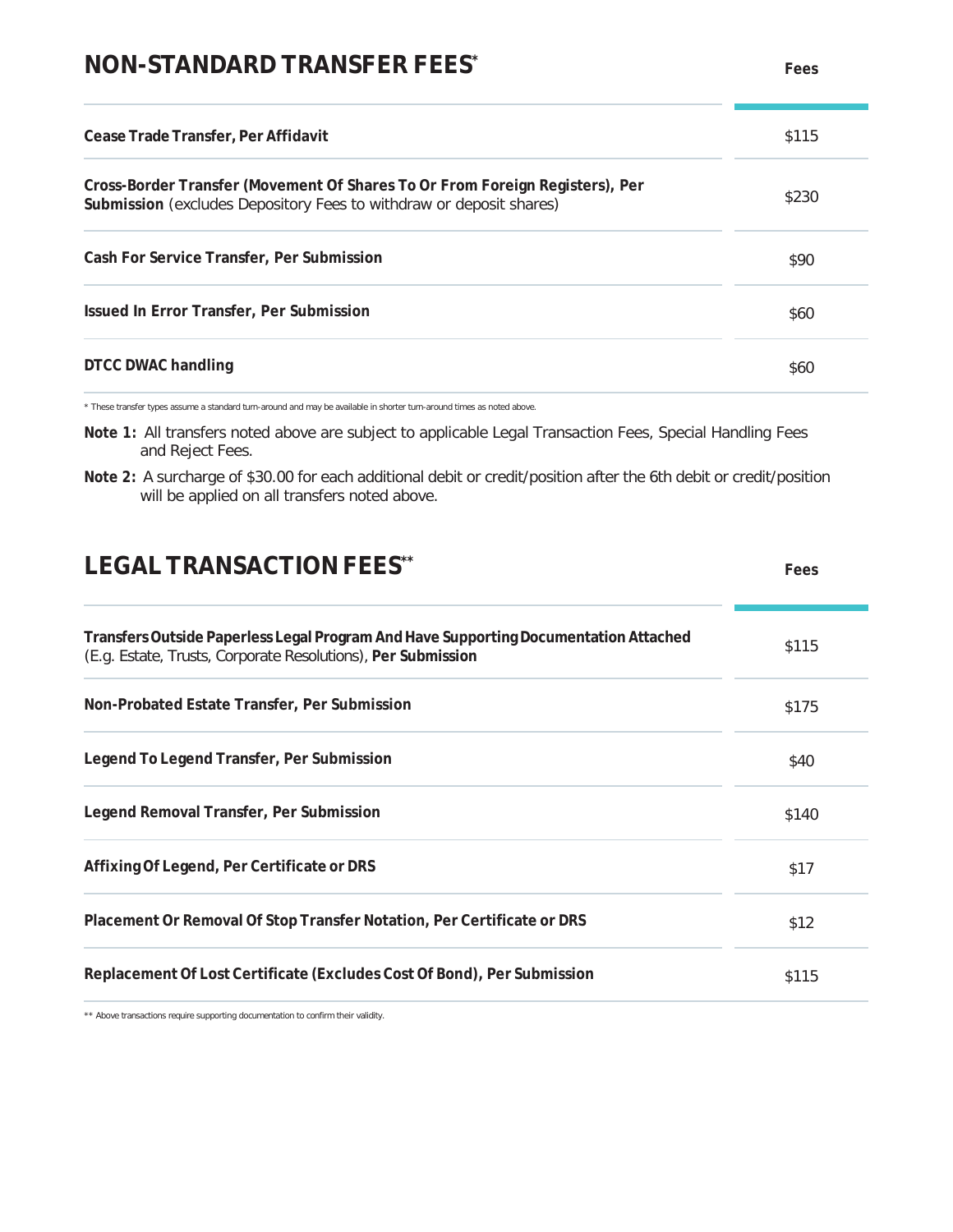# **SPECIAL HANDLING FEES Fees**

| Mail Fee (plus tracking, if applicable), Per addressee                                                                                                                             | \$12  |
|------------------------------------------------------------------------------------------------------------------------------------------------------------------------------------|-------|
| Delivery handling Fee (plus applicable courier charge), Per addressee                                                                                                              | \$25  |
| Pick Up Of Envelope Item, Per Item                                                                                                                                                 | \$60  |
| Locate & Change Or Return Transfer In Progress, Per Item                                                                                                                           | \$60  |
| <b>Remote Branch Printing</b><br>(applicable only where branch location is not appointed as Co-TA and conditional on issue<br>utilizing generic certificates)                      | \$115 |
| <b>REJECT FEES</b>                                                                                                                                                                 | Fees  |
| Legal Transaction, Per Submission<br>(including legended, estate, trust, etc. outside of paperless legal program)                                                                  | \$75  |
| All Other Items, Per Submission                                                                                                                                                    | \$60  |
| <b>CDS TRANSACTION FEES</b>                                                                                                                                                        | Fees  |
| Broker Envelope Transfers, Per Submission<br>(Transactions are subject to applicable Certificate/DRS Transaction Advice Fees,<br>Legal Transaction Fees and Special Handling Fees) | \$45  |
| Regular Deposit Or Withdrawal, Per Submission                                                                                                                                      | \$95  |
| Instant Deposit Or Withdrawal, Per Submission                                                                                                                                      | \$265 |

**Note :** A surcharge of \$30.00 for each additional debit or credit/position after the 6th debit or credit/position will be applied to CDS / CDSx transactions.